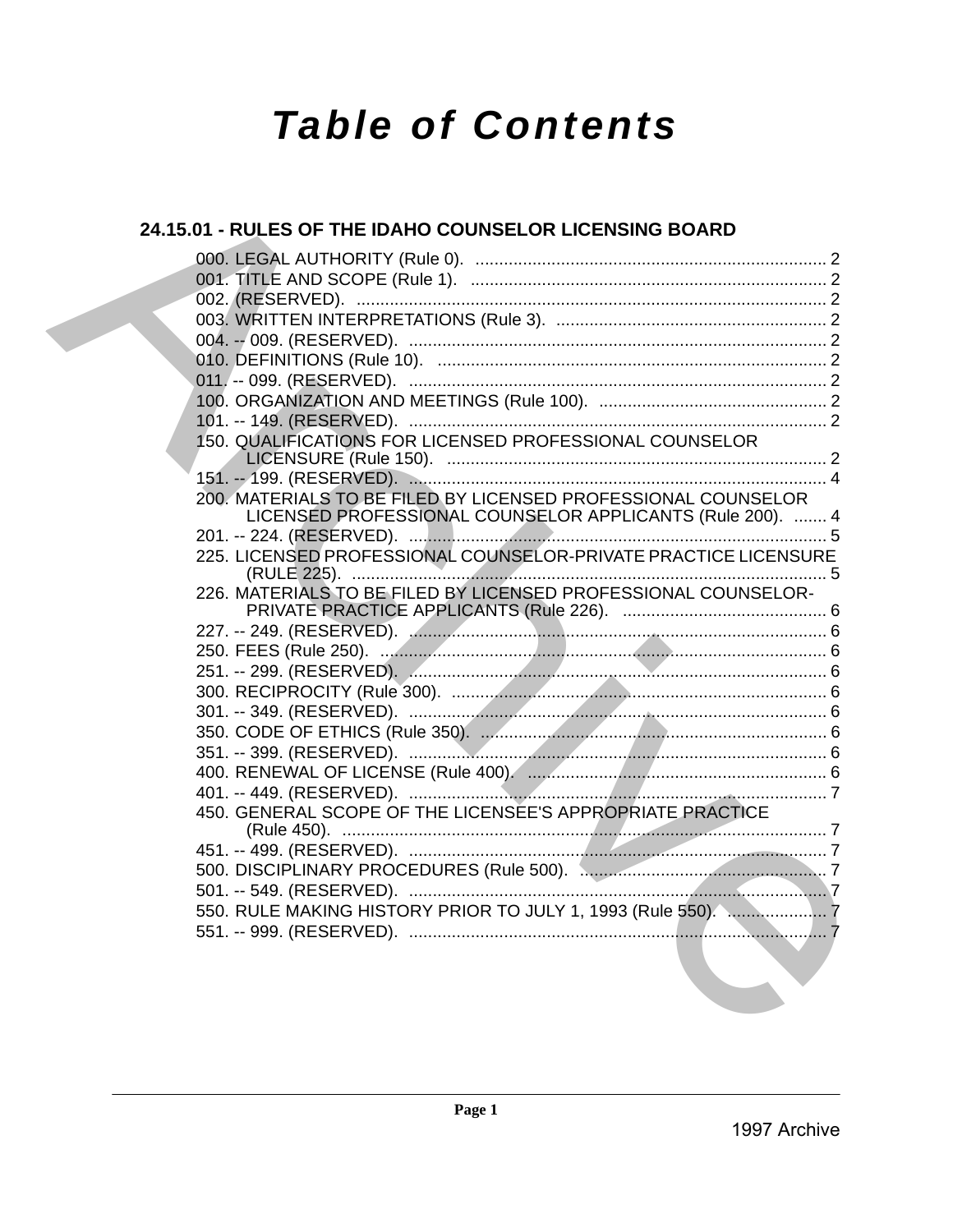

# **24.15.01 - RULES OF THE IDAHO COUNSELOR LICENSING BOARD**

# <span id="page-1-1"></span>**000. LEGAL AUTHORITY (Rule 0).**

These rules are hereby prescribed and established pursuant to the authority vested in the Idaho Counselor Licensing Board by the provisions of Section 54-3404, Idaho Code. (7-1-93)

# <span id="page-1-2"></span>**001. TITLE AND SCOPE (Rule 1).**

These rules shall be cited as IDAPA 24, Title 15, Chapter 01, "Rules of the Idaho Counselor Licensing Board."

(7-1-93)

# <span id="page-1-3"></span>**002. (RESERVED).**

# <span id="page-1-4"></span>**003. WRITTEN INTERPRETATIONS (Rule 3).**

The board may have written statements which pertain to the interpretation of the rules of this chapter. Such interpretations, if any, are available for public inspection and copying at cost in the main office of the Bureau of Occupational Licenses.

#### <span id="page-1-5"></span>**004. -- 009. (RESERVED).**

- <span id="page-1-6"></span>**010. DEFINITIONS (Rule 10).**
	- 01. Board. The Idaho Counselor Licensing Board as prescribed in Section 54-3401, Idaho Code. (7-1-93)

#### <span id="page-1-7"></span>**011. -- 099. (RESERVED).**

# <span id="page-1-8"></span>**100. ORGANIZATION AND MEETINGS (Rule 100).**

Board meetings will be held on the first Tuesday of the months of February, May, and October of each year and at such other times as the Board deems necessary. (7-1-93)

# <span id="page-1-9"></span>**101. -- 149. (RESERVED).**

# <span id="page-1-10"></span>**150. QUALIFICATIONS FOR LICENSED PROFESSIONAL COUNSELOR LICENSURE (Rule 150).**

Licensure as a "licensed professional counselor" shall be restricted to persons who have successfully completed each of the following requirements: (7-1-97)

<span id="page-1-0"></span>01. Graduate Program Requirement. A planned graduate program of sixty (60) semester hours which is primarily counseling in nature, six (6) semester hours of which are earned in an advanced counseling practicum, and including a graduate degree in a counseling field from an accredited university or college offering a graduate program in counseling. **24.15.01** - RUESS OF THE IDAHO COUNSELOR LICENSING BOARD<br>
1998. LIBERT AT THORT WHO BUT A CONTRACT IN THE INSTEAD OF THE INSTEAD OF THE INSTEAD OF THE ARCHIVE CONTRACT IS CONTRACT IN THE ARCHIVE CONTRACT IS CONTRACT IN T

a. A planned graduate program in a counseling field shall be defined as completion of one (1) of the following: (7-1-93)

i. A counseling program accredited or approved by the National Council for accreditation of Teacher<br>n or a counseling program listed in the Interstate List of Approved Programs; or (7-1-93) Education or a counseling program listed in the Interstate List of Approved Programs; or

ii. A counseling program approved by the Council for Accreditation of Counseling and Related nal Programs; or (7-1-93) Educational Programs; or

iii. A counseling program approved by the Council on Rehabilitation Education; or (7-1-93)

iv. A counseling program approved by the Board which shows evidence of education in the following areas: Counseling Theory, Counseling Techniques and Supervised Counseling Experience (this practicum must be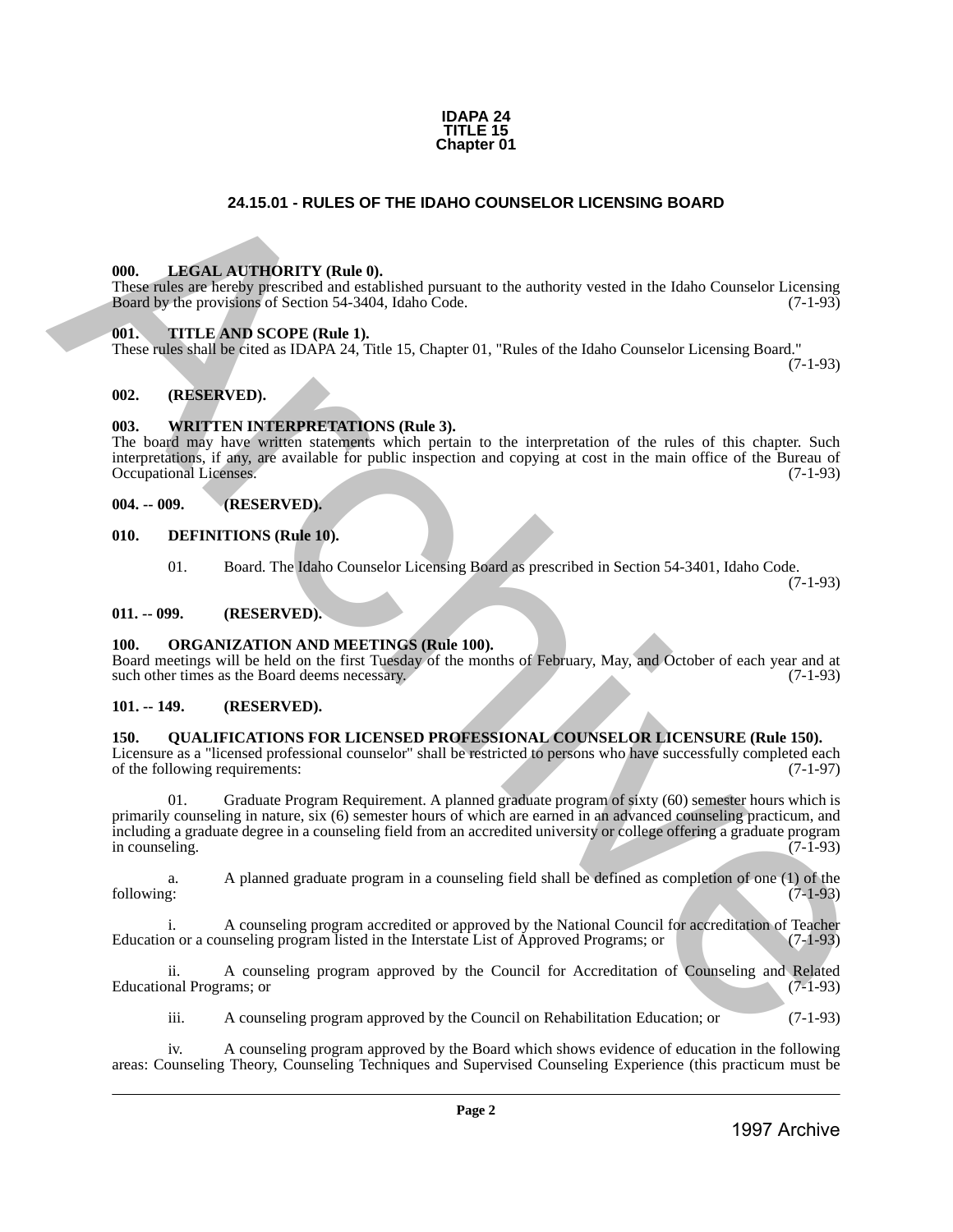# *IDAHO ADMINISTRATIVE CODE IDAPA 24.15.01* **Bureau of Occupational Licenses**

supervised at the ratio of at least one (1) hour of one-to-one supervision for every ten (10) hours of experience in the setting) and at least six (6) of the following: setting) and at least six  $(6)$  of the following:

(1) Human growth and development: Includes studies that provide a broad understanding of the nature and needs of individuals at all developmental levels. Emphasis is placed on psychological, sociological, and physiological approaches. Also included are areas such as human behavior (normal and abnormal), personality theory, and learning theory. (7-1-93) theory, and learning theory.

(2) Social and cultural foundations: Includes studies of change, ethnic groups, subcultures, changing roles of women, sexism, urban and rural societies, population patterns, cultural mores, use of leisure time, and differing life patterns. (7-1-93) differing life patterns.

(3) The helping relationship: Includes philosophic bases of the helping relationship: Consultation theory and/or an emphasis on the development of counselor and client (or consultee) self-awareness and selfunderstanding. (7-1-93)

(4) Groups: Includes theory and types of groups, as well as descriptions of group practices, methods  $\lambda$ , and facilitative skills. It includes either a supervised practice and/or a group experience. (7-1-93) dynamics, and facilitative skills. It includes either a supervised practice and/or a group experience.

Life-style and career development: Includes areas such as vocational-choice theory, relationship between career choice and life-style, sources of occupational and educational information, approaches to career decision-making processes, and career-development exploration techniques. (7-1-93) decision-making processes, and career-development exploration techniques.

Appraisal of the individual: Includes the development of a framework for understanding the individual, including methods of data gathering and interpretation, individual and group testing, case-study approaches and the study of individual differences. Ethnic, cultural, and sex factors are also considered. (7-1-9 approaches and the study of individual differences. Ethnic, cultural, and sex factors are also considered.

(7) Research and evaluation: Includes areas such as statistics, research design, and development of research and demonstration proposals. It also includes understanding legislation relating to the development of research, program development, and demonstration proposals, as well as the development and evaluation of program objectives. (7-1-93) objectives. (7-1-93)

(8) Professional orientation: Includes goals and objectives of professional counseling organizations, codes of ethics, legal consideration, standards of preparation, certification, and licensing and role of identity of counselors. (7-1-93)

b. A total of at least sixty (60) graduate semester hours or ninety (90) graduate quarter hours shall be required. (7-1-93) required. (7-1-93)

c. Advanced counseling practicum shall be practica taken at the graduate school level. (7-1-93)

d. A graduate degree shall be one of the following beyond the baccalaureate level: The master's degree, the educational specialist certificate or degree, or the doctor's degree. (7-1-93)

e. An accredited university or college shall be a college or university accredited by one (1) of the following: the Middle States Association of Colleges and Secondary Schools, the New England State Association of Colleges and Secondary Schools, the North Central Association of Colleges and Secondary Schools, the Northwest Association of Colleges and Secondary Schools, the Southern Association of Colleges and Secondary Schools, or the Western College Association. species that the same of the same of the same supervision for every lot (19) heats of expression and the same<br>
where  $\frac{1}{2}$  are not the same of the same of the same of the same of the same of the same of the same of th

02. Supervised Experience Requirement. One thousand (1,000) hours of supervised experience in counseling acceptable to the Board. (7-1-93)

a. One thousand (1,000) hours is defined as one thousand (1,000) clock hours of experience working in a counseling setting. Supervised experience in practica and/or internships taken at the graduate level may be utilized. The supervised experience shall include a minimum of one hour of face-to-face consultation with the supervisor for every twenty (20) hours of job/internship experience. (As stated under Subsection 150.01.a.iv.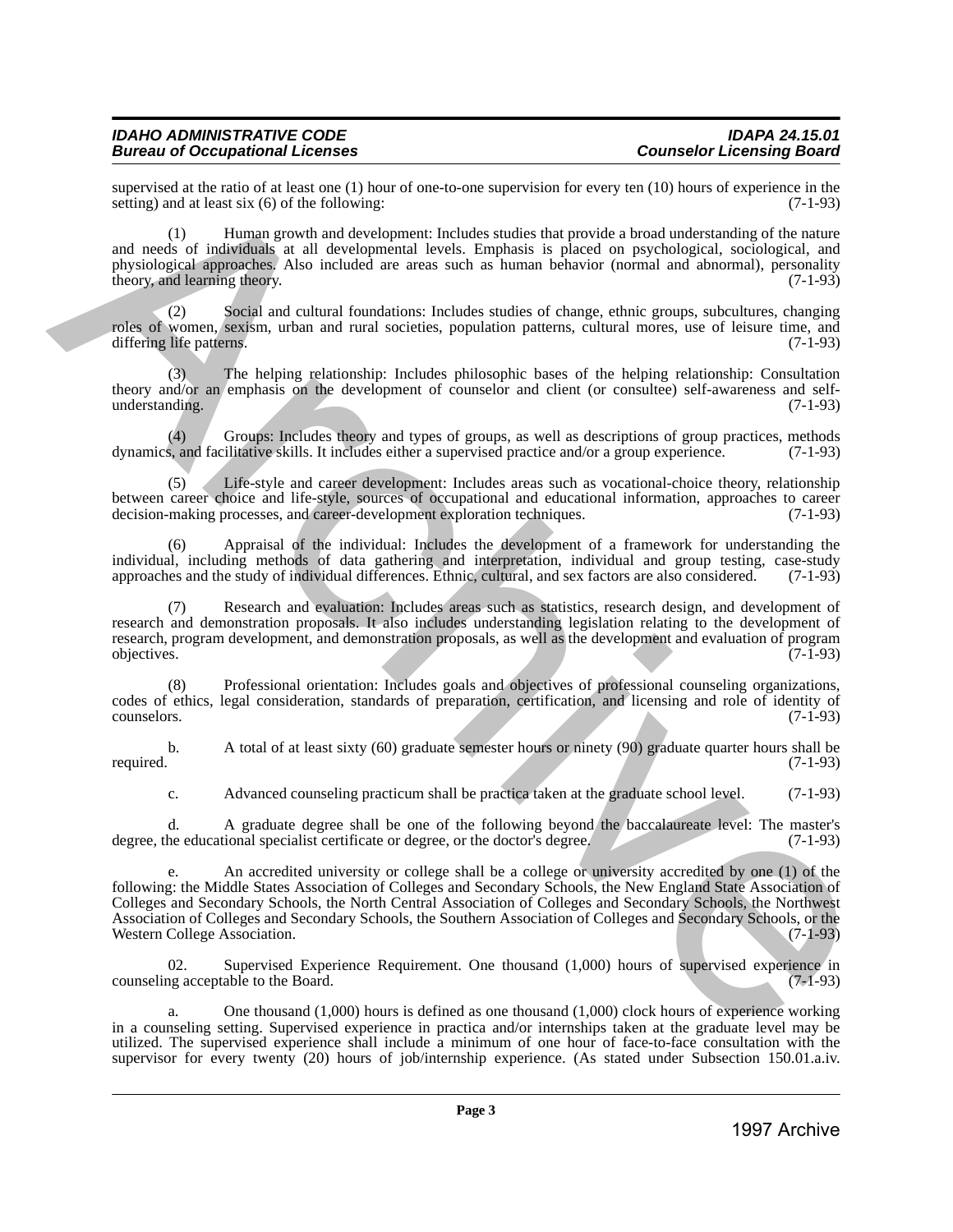| <b>IDAHO ADMINISTRATIVE CODE</b>       | <b>IDAPA 24.15.01</b>            |
|----------------------------------------|----------------------------------|
| <b>Bureau of Occupational Licenses</b> | <b>Counselor Licensing Board</b> |

counseling practicum experience as opposed to job or internship experience shall be supervised at a ratio of one (1) hour of supervision for every ten  $(10)$  hours in the settings.) For example:

i. A person in a twenty (20) hour per week job/internship who is receiving one (1) hour of individual supervision each week would accumulate one thousand (1,000) supervised hours in fifty (50) weeks to equal the twenty to one  $(20/1)$  ratio.  $(7-1-93)$ 

ii. A person in a forty (40) hour per week setting with one (1) hour of supervision per week would still require fifty  $(50)$  weeks to equal the twenty to one  $(20/1)$  ratio.  $(7-1-93)$ 

iii. A person in a forty (40) hour per week setting with two (2) hours of supervision per week would accumulate the one thousand (1,000) hours at the twenty to one (20/1) supervision ratio in twenty-five (25) weeks. (7-1-93)

b. The supervision must be provided by a qualified counselor educator as a part of a planned graduate program or by a person who holds a graduate degree beyond the baccalaureate level who is certified and/or licensed as a counselor, social worker, psychologist, or psychiatrist. Supervision by an administrative superior who is not in a counseling related profession is not acceptable to the Board. Supervision by a professional counseling peer, however, may be acceptable to the Board if the peer/supervisory relationship includes the same controls and procedures expected in an internship setting. (See Subsection 150.02.a.) For example, the relationship should include the staffing of cases, the critiquing of counseling tapes and this supervision must be conducted in a formal, professional, consistent manner on a regularly scheduled basis. Effective July 1 1988, the supervision must be provided by a Licensed Professional Counselor licensed by the state of Idaho; if the applicant's supervision was provided in another state, it must have been provided by a counseling professional licensed by that state, provided the requirements for licensure in that state are substantially equivalent to the requirements of Title 54, Chapter 34, Idaho Code. (7-1-93) 1990 to the strength of the strength of the strength opposite the strength of the strength of the strength of the strength of the strength of the strength of the strength of the strength of the strength of the strength o

c. Experience in counseling is defined as assisting individuals or groups, through the counseling relationship, to develop an understanding of personal problems, to define goals, and to plan action reflecting interests, abilities, aptitudes, and needs as related to persona-social concerns, educational progress, and occupations and careers. Counseling experience may include the use of appraisal instruments, referral activities, and research findings.  $(7-1-93)$ 

| Examination.                              |  | $(7-1-93)$ |
|-------------------------------------------|--|------------|
| The Board requires a written examination. |  | $(7-1-93)$ |

b. Completion of the examination will not be required until the applicant meets the requirements presented in Subsections 150.01 and 151.02. However, an applicant may take the examination earlier if he desires.

| $\mathbf{c}$ . | The examination will be conducted at a time and place specified by the Board. | $(7-1-93)$ |
|----------------|-------------------------------------------------------------------------------|------------|
|                | Successful performance on the examination will be established by the Board.   | $(7-1-93)$ |

e. The first time the examination is failed the applicant may take it again the next time it is given upon application and payment of fees. If the examination has been failed twice, the individual must wait at least one (1) year before taking it a third time. The individual must wait at least one year and petition the Board for approval to take the examination the fourth time. The petition shall include evidence satisfactory to the Board that the applicant has taken additional study in the field of Counseling before approval will be granted.  $(7-1-93)$ 

# <span id="page-3-0"></span>**151. -- 199. (RESERVED).**

#### <span id="page-3-1"></span>**200. MATERIALS TO BE FILED BY LICENSED PROFESSIONAL COUNSELOR LICENSED PROFESSIONAL COUNSELOR APPLICANTS (Rule 200).** Each applicant must: (7-1-97)

01. Complete an Application. Complete an application upon a form prescribed by the Counselor

(7-1-93)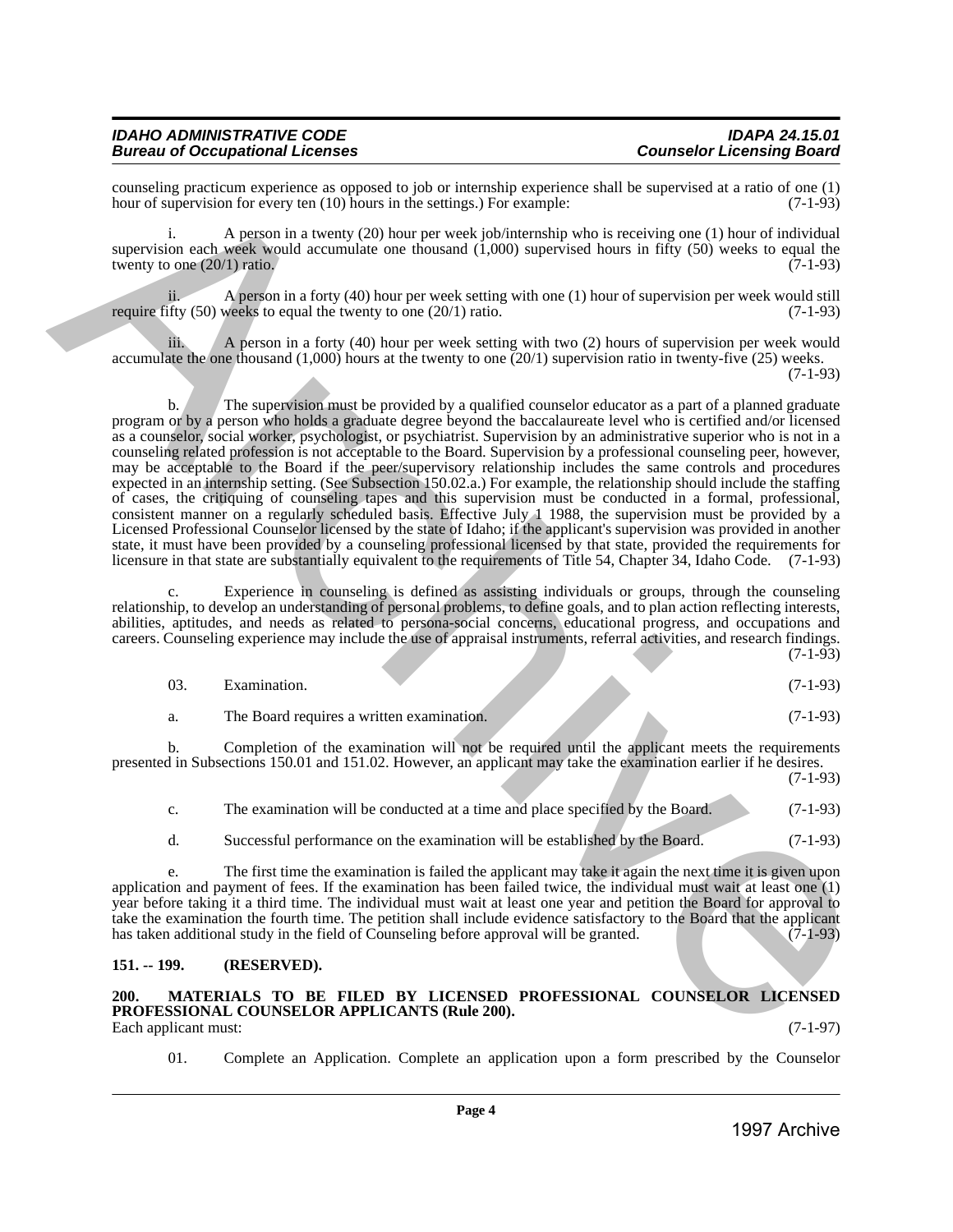# *IDAHO ADMINISTRATIVE CODE IDAPA 24.15.01* **Bureau of Occupational Licenses**

Licensing Board. (7-1-93)

02. Verify Counseling Program. Verify counseling program identified in application with official graduate transcripts sent by college(s) to Board. (7-1-93)

03. Submit Verification of Supervised Experience. Submit verification of supervised experience upon prescribed by the Board. (7-1-93) the form prescribed by the Board.

04. Submit Application Fee. Submit a non-refundable application fee of seventy-five dollars (\$75). (7-1-93)

# <span id="page-4-0"></span>**201. -- 224. (RESERVED).**

# <span id="page-4-1"></span>**225. LICENSED PROFESSIONAL COUNSELOR-PRIVATE PRACTICE LICENSURE (RULE 225).**

The following requirements must be met for licensed professional counselor-private practice licensure (7-1-97)

01. Private Practice Specialty Licensure. Applicants applying for private practice specialty licensure prior to January 1, 1998, must meet the criterion of having provided two thousand (2,000) hours of direct client contact since being licensed as a licensed professional counselor. Additionally, applicants must: (7-1-97)

a. Hold a current Idaho Licensed Professional Counselor License; (7-1-97)

b. Document direct client contact by providing verification and/or practice records indicating hours of ng; and (7-1-97) counseling; and

c. Document proficiency in Diagnostic Evaluation by providing verification of successful completion ate course or other training/experience equivalent to a college course acceptable to the board. (7-1-97) of graduate course or other training/experience equivalent to a college course acceptable to the board.

02. Other Requirements. After January 1, 1998 the following requirements must be met: (7-1-97)

a. Hold a current Idaho licensed professional counselor license; and (7-1-97)

b. Document two thousand (2,000) hours of supervised experience accumulated over a two (2) year period after licensure. (7-1-97)

i. A Licensed Professional Counselor-Private Practice must provide at least one thousand (1,000) hours of the supervised experience requirement; the remainder of the supervision may be provided by Psychiatrists, Counseling/Clinical Psychologists and/or Certified Social Workers-Private and Independent Practice. (7-1-97 Counseling/Clinical Psychologists and/or Certified Social Workers-Private and Independent Practice.

ii. The ratio for supervision will consist of one (1) hour of face-to-face, one-on-one supervision to every thirty (30) hours of direct client contact.

Document proficiency in Diagnostic Evaluation by providing verification of successful completion<br>e or other training/experience equivalent to a college course acceptable to the board. (7-1-97) of graduate course or other training/experience equivalent to a college course acceptable to the board.

03. Supervisors. A supervisor may supervise no more than three (3) licensed professional counselors at any one time. (7-1-97) any one time.  $(7-1-97)$ 

04. Continuing Educations. Twenty (20) contact hours of continuing education, per year is required to Licensed Professional Counselor - Private Practice license. (7-1-97) renew a Licensed Professional Counselor - Private Practice license.

a. Documentation must be copies of verification from providers, transcripts, or certificates acceptable to the board. (7-1-97) to the board.  $(7-1-97)$ 

b. Continuing education requirement shall begin upon the second renewal of the licensed professional counselor-private practice license. Prior to renewal, documentation of the continuing education credits must be provided along with the renewal application. (7-1-97) provided along with the renewal application. Licensing Countering Constants Program. Vector variation program identified in application with effective Archives Constant in the spherical energy of  $\alpha$  Constant in the spherical energy of  $\alpha$ Constant in the spherical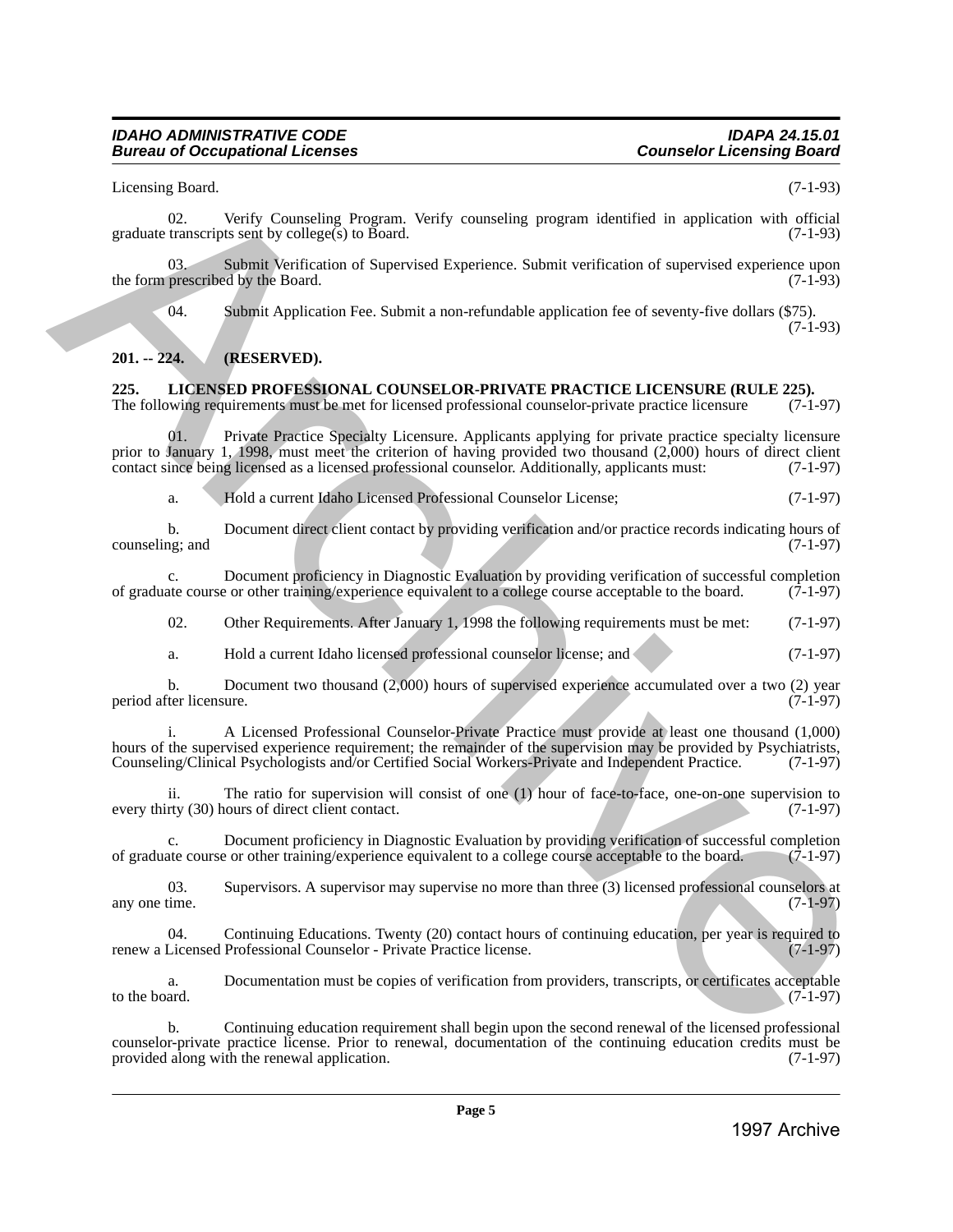#### <span id="page-5-0"></span>**226. MATERIALS TO BE FILED BY LICENSED PROFESSIONAL COUNSELOR-PRIVATE PRACTICE APPLICANTS (Rule 226).** Each applicant must: (7-1-97)

01. Complete an Application. Complete an application upon a form prescribed by the Counselor  $(7-1-97)$ Licensing Board.

02. Submit Verification of Supervised Experience. Submit verification of supervised experience upon the form prescribed by the Board. (7-1-97)

03. Submit Application Fee. Submit a non-refundable application fee of twenty-five dollars (\$25). (7-1-97)

# <span id="page-5-1"></span>**227. -- 249. (RESERVED).**

# <span id="page-5-2"></span>**250. FEES (Rule 250).**

| 01. | Application Fee. Application fee: | $(7-1-97)$ |
|-----|-----------------------------------|------------|
|     |                                   |            |

- a. Licensed Professional Counselor Seventy-five dollars (\$75). (7-1-97)
- b. Licensed Professional Counselor-Private Practice seventy-five dollars (\$75). (7-1-97)

02. Licensed Professional Counselor Examination or Reexamination Fee. Licensed Professional or examination fee - Fifty dollars (\$50). (7-1-97) Counselor examination or reexamination fee - Fifty dollars (\$50).

| 03. | Original License Fee. Original License fee: | $(7-1-97)$ |
|-----|---------------------------------------------|------------|
|     |                                             |            |
|     |                                             |            |

- a. Licensed Professional Counselor Seventy-five dollars (\$75). (7-1-97)
- b. Licensed Professional Counselor-Private Practice Twenty dollars (\$20). (7-1-97)

04. Annual Renewal Fee. Annual Renewal fee for Licensed Professional Counselor and Licensed practice - Sixty dollars (\$60). (7-1-97) Professional Counselor-Private Practice - Sixty dollars (\$60).

05. Fees are Non-refundable. All fees are non-refundable. (7-1-93)

# <span id="page-5-3"></span>**251. -- 299. (RESERVED).**

# <span id="page-5-4"></span>**300. RECIPROCITY (Rule 300).**

An applicant who is in possession of a valid counseling license from another state must apply following the procedures listed under Section 200 except that Subsections 200.02 and 200.03 may be verified from documents received from the other state. An applicant who is licensed in another state, however, must meet the qualifications for license. (See Section 150). (7-1-93) license. (See Section 150). 322. Marchive Archive Archive Archive Archive Archives and Consideration of the Consideration of the Consideration of the Consideration of the Consideration of the Consideration of the Consideration of the Consideration o

# <span id="page-5-5"></span>**301. -- 349. (RESERVED).**

# <span id="page-5-6"></span>**350. CODE OF ETHICS (Rule 350).**

The Board adopts the American Association for Counseling and Development (AACD) Code of Ethics as the same may be modified or amended. All applicants will receive a copy of the AACD Code of Ethics. All licensees will be required to adhere to the AACD Code of Ethics. (7-1-93)

# <span id="page-5-7"></span>**351. -- 399. (RESERVED).**

# <span id="page-5-8"></span>**400. RENEWAL OF LICENSE (Rule 400).**

Each licensed counselor must renew his license prior to July 1 of each year or the license will be cancelled. Cancelled